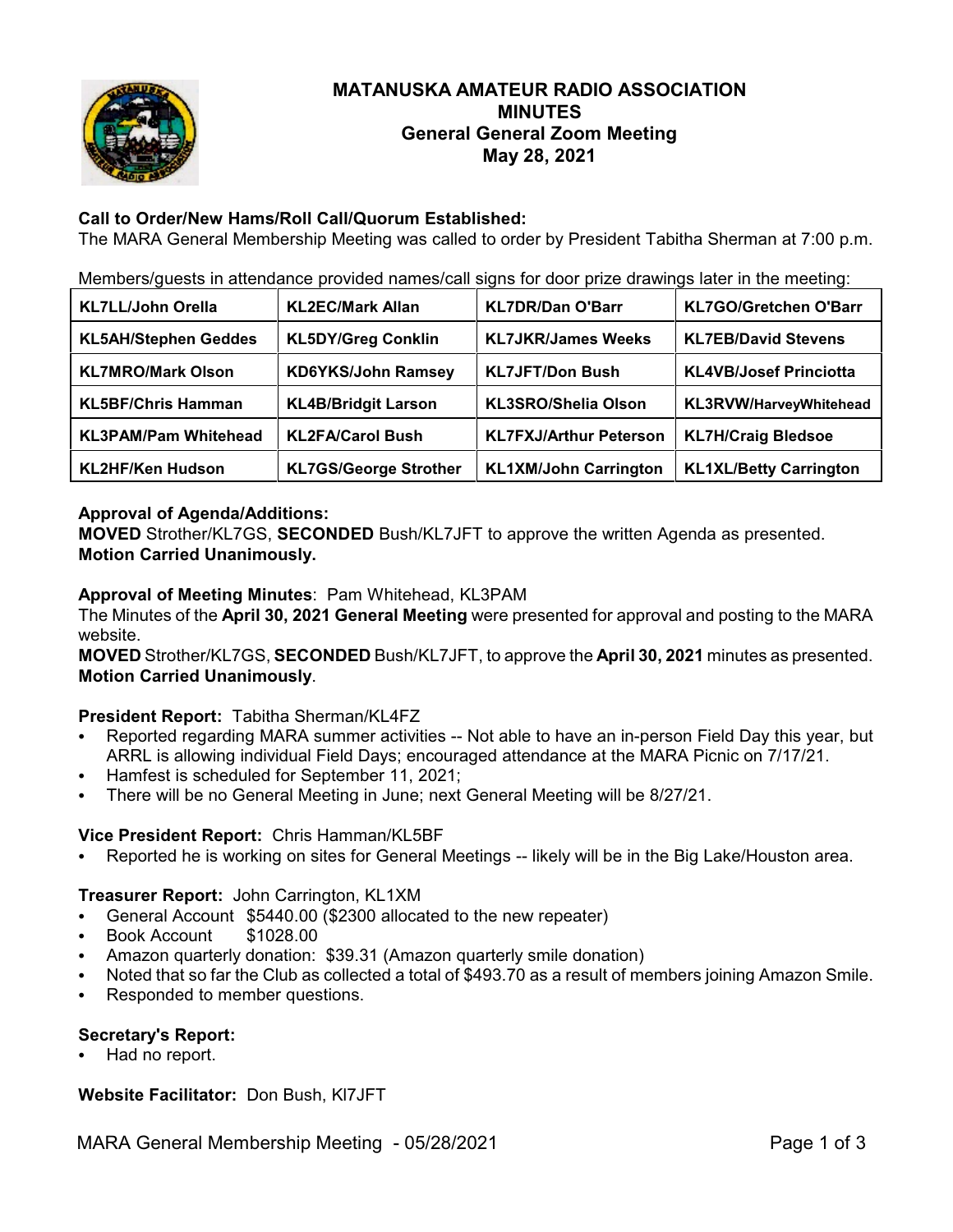- Reported the MARA Website is up to date;
- Noted the information posted for the Temporary Testing site worked out well. Ken/KL2HF did a great job getting it all organized.
- $\cdot$  Swap & Shop is up to date.

**ARES Report:** Don Bush, KL7JFT

C Next Statewide Comex has been rescheduled to September 18, 2021.

#### **Trailer Committee:** Don Bush, KL7JFT

Described the maintenance needed on the trailers; will soon be starting familiarization training via Zoom, followed by scheduling a couple of Saturdays to do the actual maintenance and training setting up the trailers and equipment followed by teardown. Also need to train a additional drivers; described what that entailed and requirements involved.

**VE Report:** Ken Hudson, KL2HF

Four candidates at the most recent testing on 05/22/21. Three became Technicians. Next testing will be June 26, 2021 (4th Saturday).

#### **Licensing Classes**: John Mears, AL7LA

No report.

#### **Sunshine Committee:** Tabitha Sherman, KL4FZ

Sent on card to a member who had been in the hospital.

#### **Upcoming Events:**

- 1. 06/09/2021 MARA Board Meeting, via Zoom, 7 pm
- 2. 06/19/2021 Virtual Breakfast via Zoom, 9-10 am
- 3. 06/24-27/2021 Motley Picnic, Tosona Wilderness Campground
- 4. No June General Meeting
- 5. 07/17/2021 MARA Picnic, Lake Lucille Recreation, 10 am -- 4 pm

#### **Ongoing Business:**

1. Hamfest -- September 11, 2021 (Saturday)

There was open discussion with regard to planning and the need to start working on soliciting door prizes. Don/KL7JFT explained the procedure. It was requested for Don to put the donation request letter on the website.

2. Field Day in June; Participants need to start training.

It was decided not to do an in-person Field Day this year because we don't have at least 20 volunteers. The date also competes with the Motley Picnic where a good many key Club members will be going.

#### 3. Report on repeater project -- Don Bush/KL7JFT

Reported the repeater has arrived and is currently in his possession along with the tower parts and antenna; spoke to the installation process. Location for the tower will be at T.J.'s / KL7IT. Further discussion and questions ensued.

**New Business:** None.

**Door Prize Drawing:** (All prizes will be available at the July picnic.)